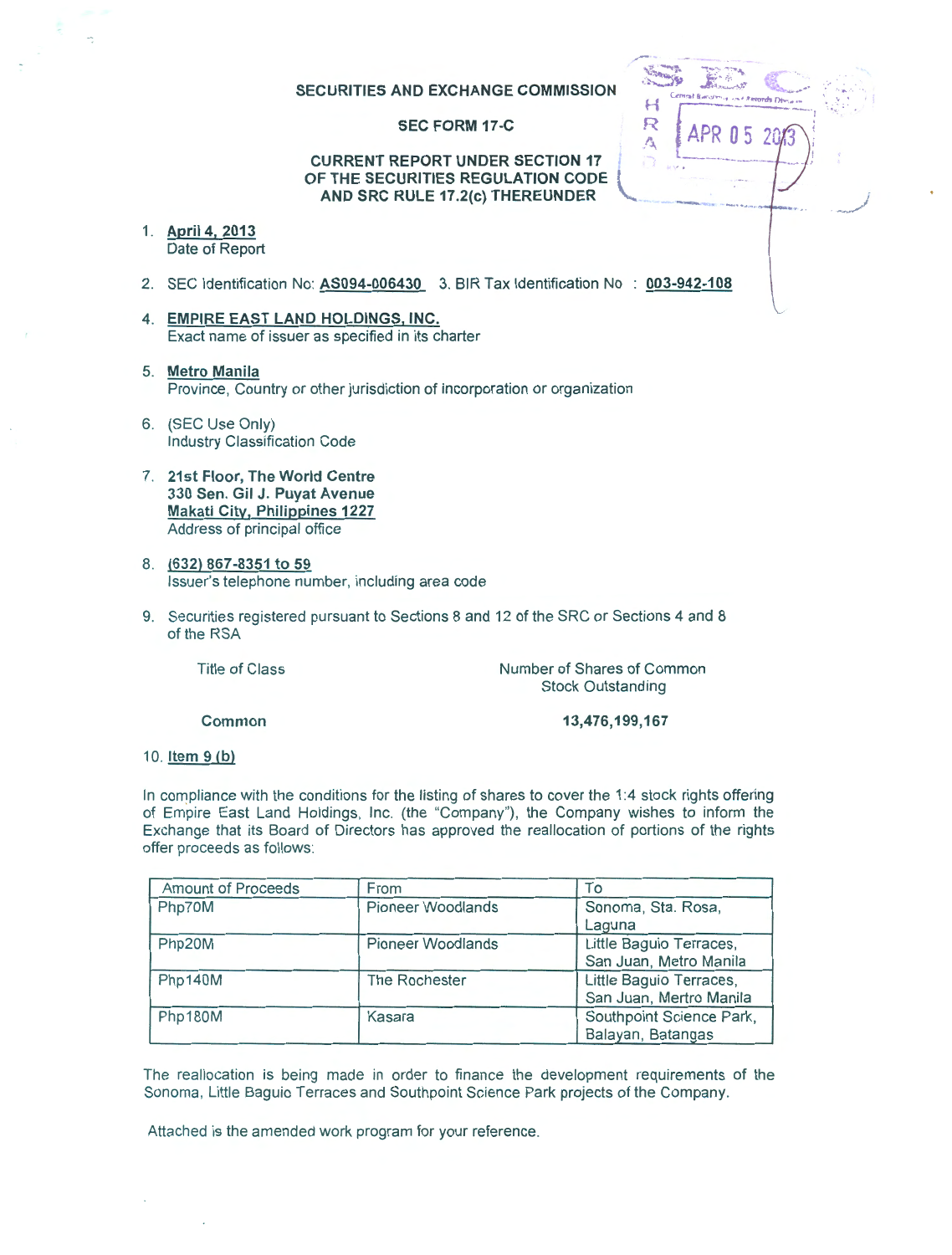## **SIGNATURE**

Pursuant to the requirements of The Securities Regulation Code, the Issuer has duly caused this report to be signed on its behalf by the undersigned hereunto duly authorized.

# **EMPIRE EAST LAND HOLDINGS, INC.**

By:

 $\ddot{\cdot}$ 

 $\overline{z}$ 

**EVELYNG. CACHO** 

Vice President for Finance and Corporate Information Officer April 4, 2013